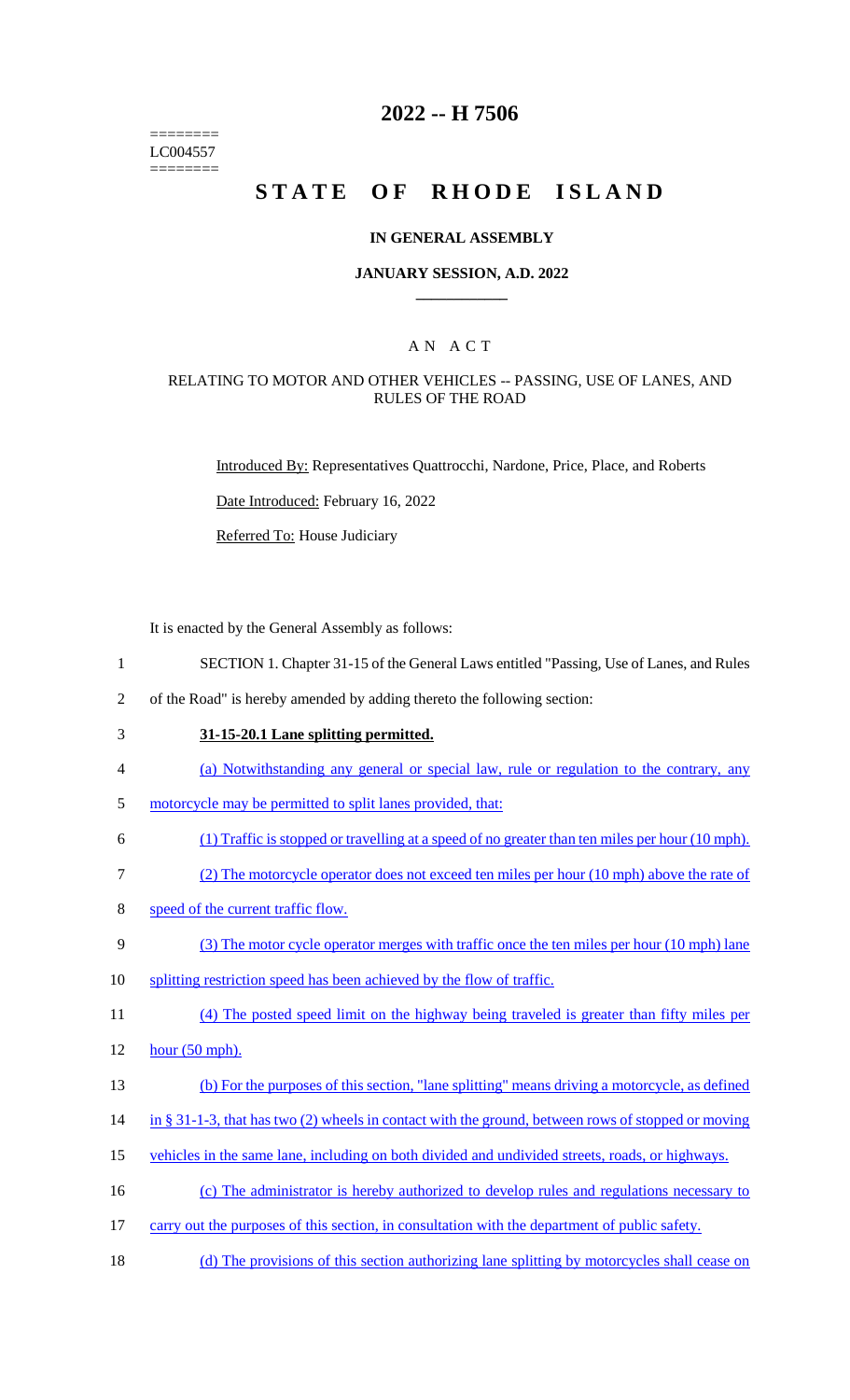# 1 January 28, 2023.

2 SECTION 2. This act shall take effect upon passage and shall sunset on January 28, 2023.

======== LC004557 ========